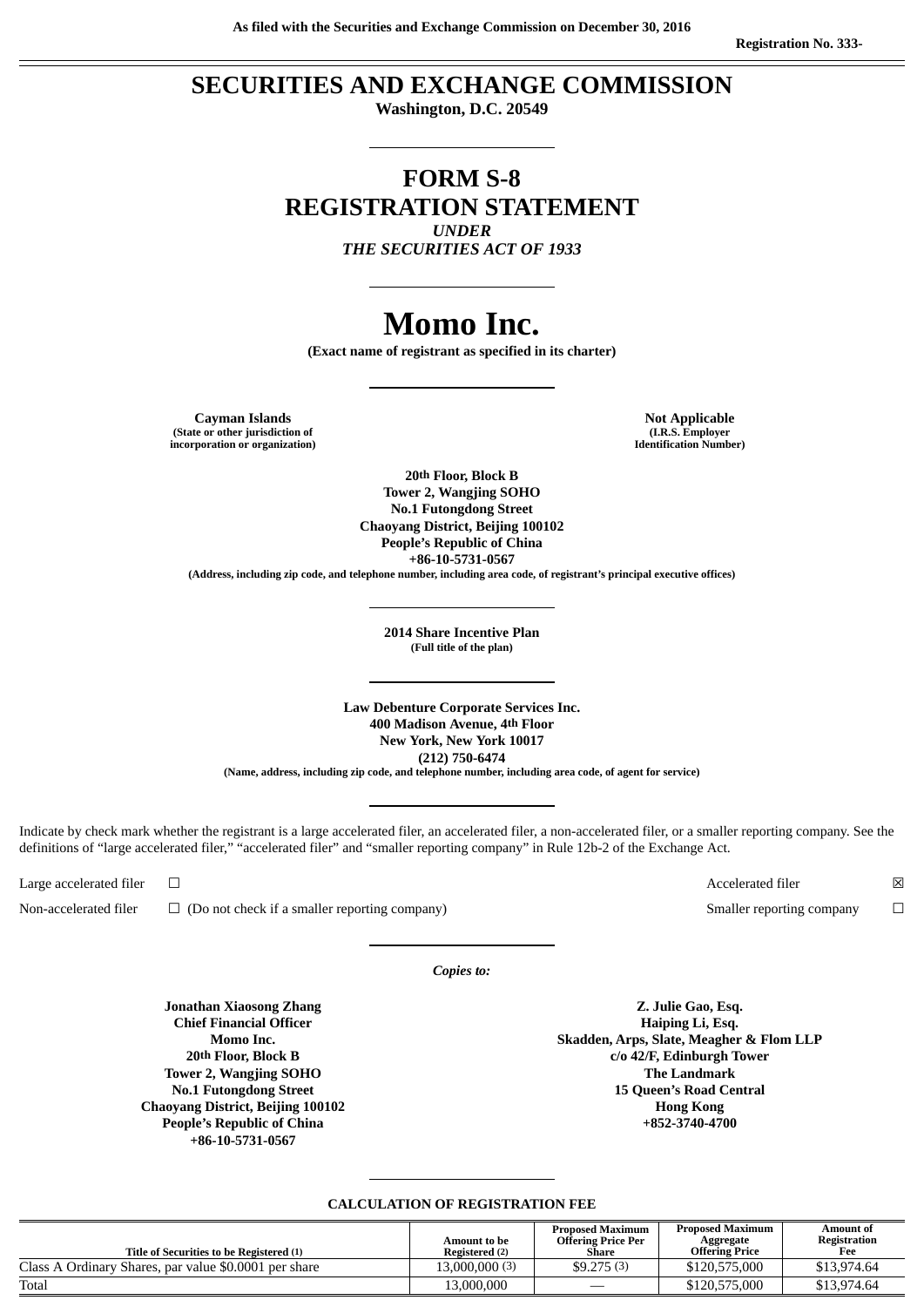- (1) These shares may be represented by the Registrant's American depositary shares ("ADSs"), each of which represents two Class A ordinary shares. The Registrant's ADSs issuable upon deposit of the Class A ordinary shares registered hereby have been registered under a separate registration statement on Form F-6 (333-200636).
- (2) Pursuant to Rule 416(a) under the Securities Act of 1933, as amended (the "Securities Act"), this registration statement also covers an indeterminate number of additional shares which may be offered and issued to prevent dilution from share splits, share dividends or similar transactions as provided in the 2014 Share Incentive Plan (the "Plan"). Any shares covered by an award granted under the Plan (or portion of an award) that terminates, expires or lapses for any reason will be deemed not to have been issued for purposes of determining the maximum aggregate number of shares that may be issued under the Plan.
- (3) These shares represent the estimated number of Class A ordinary shares that will be automatically added to the Plan, effective January 1, 2017, January 1, 2018 and January 1, 2019, pursuant to the Plan's evergreen provisions, which were not previously registered under the Registrant's registration statement on Form S-8 (File No. 333-201769) filed on January 30, 2015 (the "Original S-8 Registration Statement"). The proposed maximum offering price per share, which is estimated solely for the purposes of calculating the registration fee in accordance with Rule 457(h) and Rule 457(c) under the Securities Act, is based on \$18.55 per ADS, the average of the high and low prices for the Registrant's ADSs as quoted on the NASDAQ Global Select Market on December 22, 2016.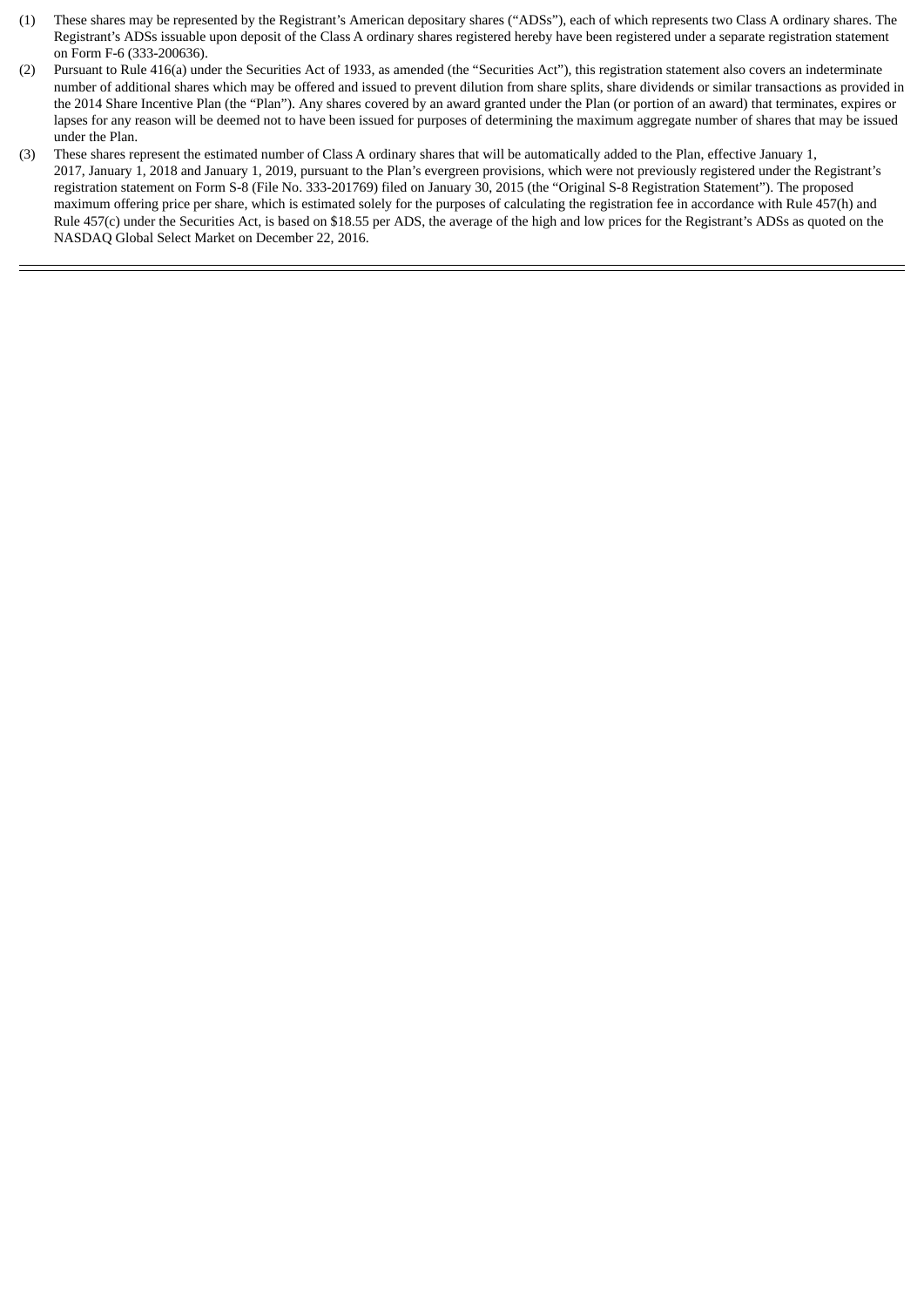#### **EXPLANATORY NOTE**

This registration statement on Form S-8 is filed pursuant to General Instruction E to Form S-8 for the purposes of registering an aggregate of 13,000,000 Class A ordinary shares in the capital of the Momo Inc. (the "Registrant"), which represent the estimated number of Class A ordinary shares that will be automatically added to the Plan, effective January 1, 2017, January 1, 2018 and January 1, 2019, pursuant to the Plan's evergreen provisions, which were not previously registered under the Original S-8 Registration Statement.

Previously, an aggregate of 19,701,036 Class A ordinary shares in the capital of the Registrant were registered for issuance under the Plan pursuant to the Original S-8 Registration Statement. In accordance with General Instruction E to Form S-8, the contents of the Original S-8 Registration Statement are incorporated herein by reference, except as otherwise set forth herein.

In accordance with the terms of the Plan, a maximum aggregate of 14,031,194 Class A ordinary shares may be issued pursuant to all awards granted thereunder. Beginning in 2017, such maximum aggregate number will be increased by a number equal to 1.5% of the total number of outstanding ordinary shares (including Class A and Class B ordinary shares) on the last day of the immediately preceding calendar year, or such lesser number of Class A ordinary shares as determined by the Company's board of directors, on the first day of each calendar year during the term of the Plan.

#### **PART II**

#### **INFORMATION REQUIRED IN THE REGISTRATION STATEMENT**

#### **Item 3. Incorporation of Documents by Reference**

The following documents previously filed by the Registrant with the Securities and Exchange Commission (the "Commission") are incorporated by reference herein:

- (a) The Registrant's registration statement on Form S-8 (File No. 333-201769) filed with the Commission on January 30, 2015;
- (b) The Registrant's annual report on Form 20-F for the fiscal year ended December 31, 2015, filed with the Commission on April 25, 2016; and
- (c) The description of the Registrant's ordinary shares incorporated by reference in the Registrant's registration statement on Form 8-A (File No. 001-36765) filed with the Commission on November 28, 2014, including any amendment and report subsequently filed for the purpose of updating that description.

All documents subsequently filed by the Registrant pursuant to Sections 13(a), 13(c), 14 or 15(d) of the Securities Exchange Act of 1934 (the "Exchange Act"), after the date of this registration statement and prior to the filing of a post-effective amendment to this registration statement which indicates that all securities offered have been sold or which deregisters all securities then remaining unsold, shall be deemed to be incorporated by reference in this registration statement and to be part hereof from the date of filing of such documents. Any statement in a document incorporated or deemed to be incorporated by reference in this registration statement will be deemed to be modified or superseded to the extent that a statement contained in this registration statement or in any other later filed document that also is or is deemed to be incorporated by reference modifies or supersedes such statement. Any such statement so modified or superseded will not be deemed, except as so modified or superseded, to be a part of this registration statement.

#### **Item 8. Exhibits**

See the Index to Exhibits attached hereto.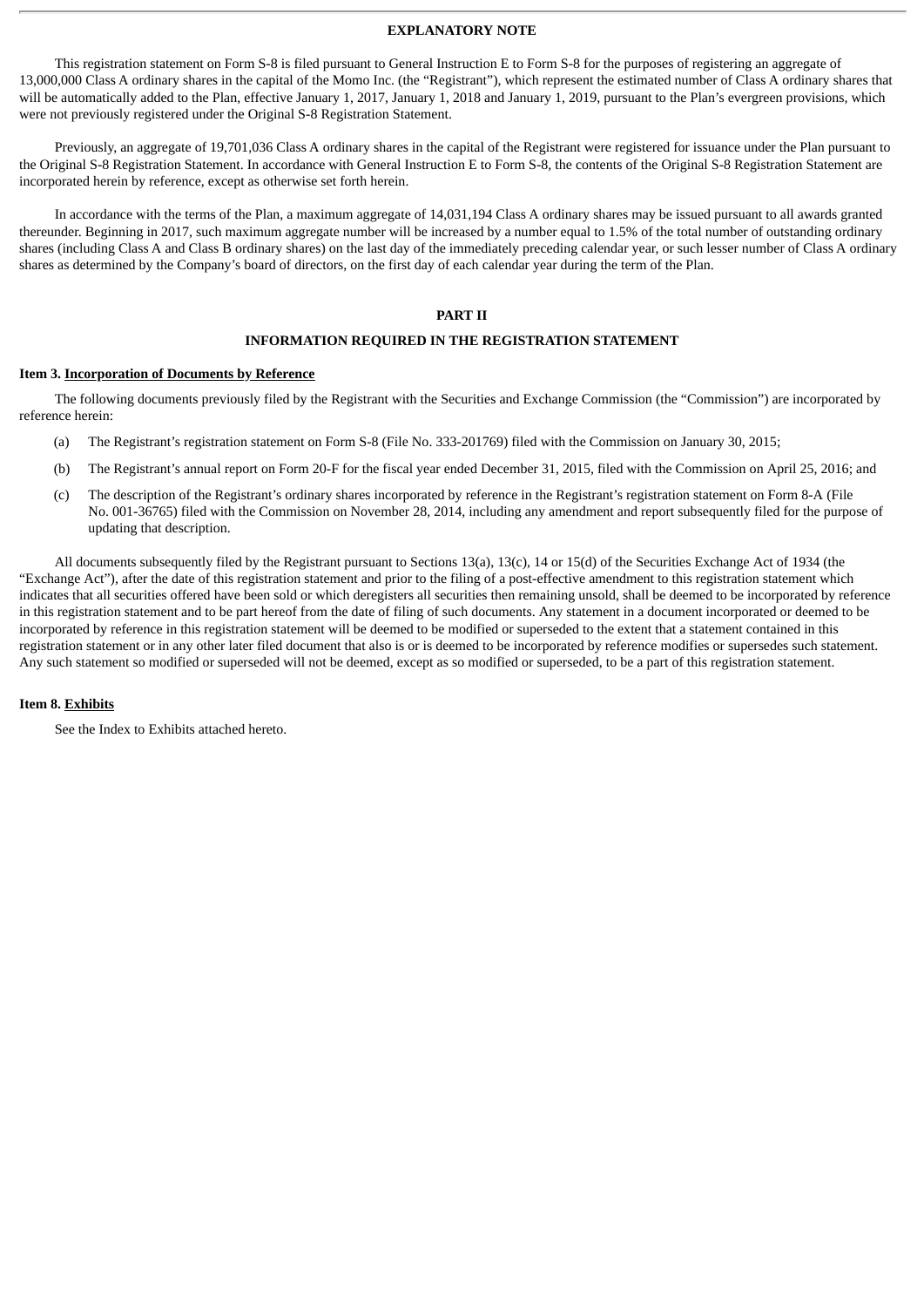## **SIGNATURES**

Pursuant to the requirements of the Securities Act of 1933, the Registrant certifies that it has reasonable grounds to believe that it meets all of the requirements for filing on Form S-8 and has duly caused this registration statement to be signed on its behalf by the undersigned, thereunto duly authorized, in Beijing, China, on December 30, 2016.

## **Momo Inc.**

By: /s/ Yan Tang

Name: Yan Tang Title: Chairman of the Board of Directors and Chief Executive Officer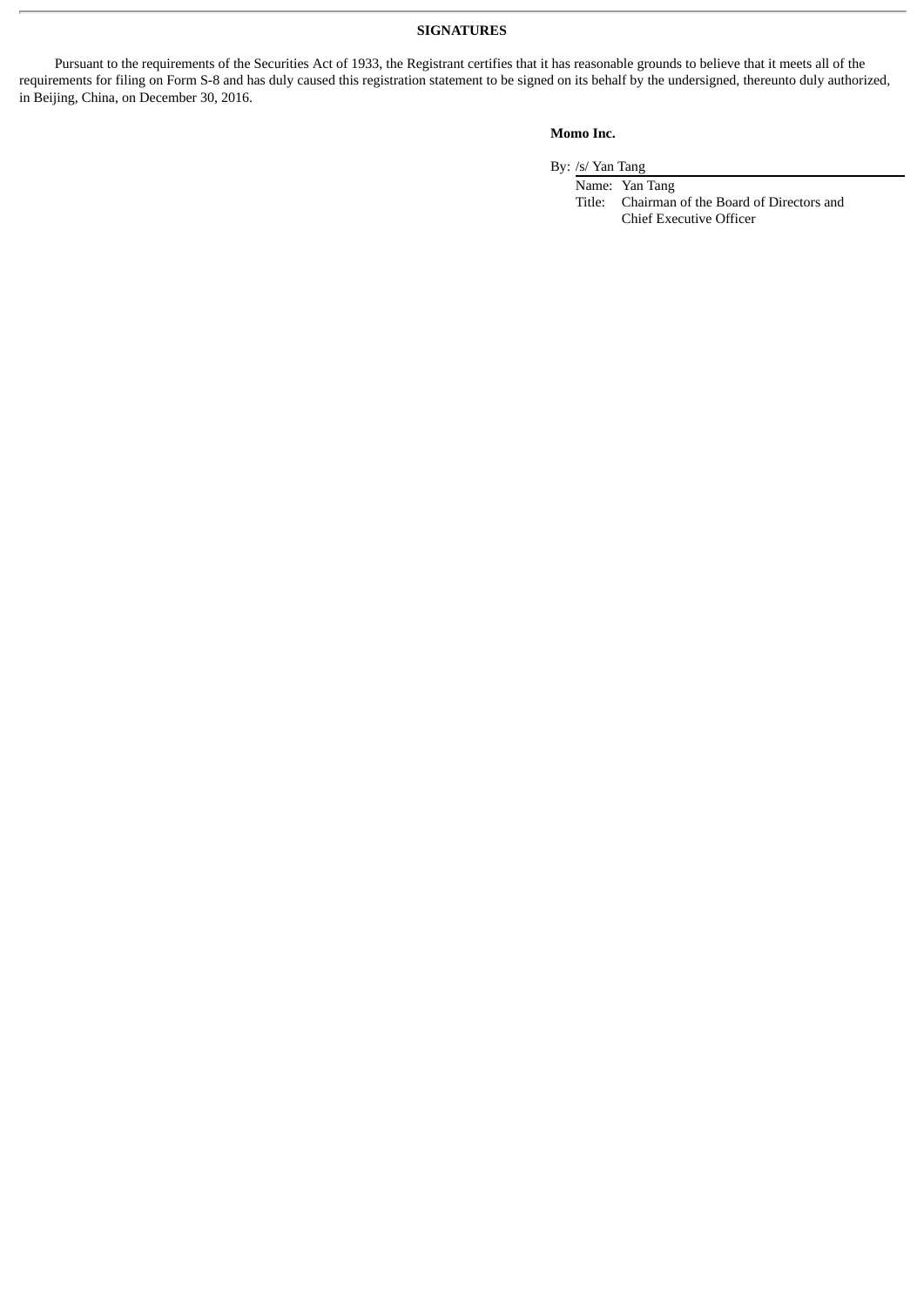#### **POWER OF ATTORNEY**

KNOW ALL PERSONS BY THESE PRESENTS, that each person whose signature appears below constitutes and appoints, severally and not jointly, each of Yan Tang and Jonathan Xiaosong Zhang, with full power to act alone, as his or her true and lawful attorney-in-fact, with the power of substitution, for and in such person's name, place and stead, in any and all capacities, to sign any and all amendments (including post-effective amendments) to this registration statement, and to file the same, with all exhibits thereto, and other documents in connection therewith, with the Securities and Exchange Commission, granting unto each said attorney-in-fact full power and authority to do and perform each and every act and thing requisite and necessary to be done as fully to all intents and purposes as he might or could do in person, hereby ratifying and confirming all that each said attorney-in-fact may lawfully do or cause to be done by virtue hereof.

Pursuant to the requirements of the Securities Act of 1933, this Registration Statement has been signed by the following persons in the capacities and on December 30, 2016.

| Signature                                              | Title                                                                                                     |
|--------------------------------------------------------|-----------------------------------------------------------------------------------------------------------|
| /s/ Yan Tang<br>Yan Tang                               | Chairman of the Board of Directors and Chief<br><b>Executive Officer</b><br>(principal executive officer) |
| /s/ Jonathan Xiaosong Zhang<br>Jonathan Xiaosong Zhang | Chief Financial Officer (principal financial and<br>accounting officer)                                   |
| /s/ Yong Li<br>Yong Li                                 | Director                                                                                                  |
| /s/ Sichuan Zhang<br>Sichuan Zhang                     | Director                                                                                                  |
| /s/ David Ying Zhang<br>David Ying Zhang               | Director                                                                                                  |
| /s/ Joseph C. Tsai<br>Joseph C. Tsai                   | Director                                                                                                  |
| /s/ Neil Nanpeng Shen<br>Neil Nanpeng Shen             | Director                                                                                                  |
|                                                        |                                                                                                           |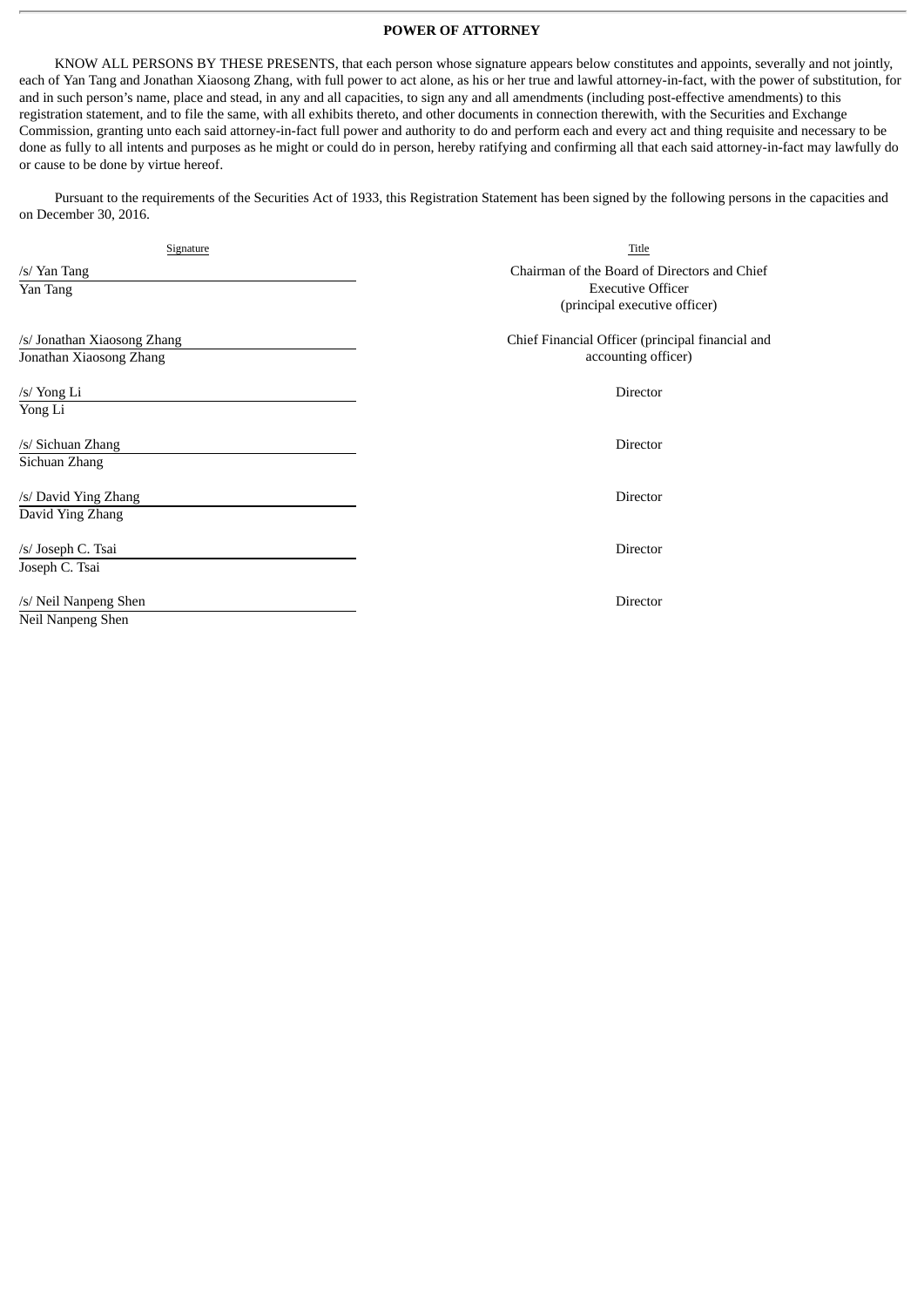| Signature                                                                                         | Title                          |
|---------------------------------------------------------------------------------------------------|--------------------------------|
| /s/ Feng Yu<br>Feng Yu                                                                            | <b>Director</b>                |
| /s/ Benson Bing Chung Tam<br>Benson Bing Chung Tam                                                | <b>Director</b>                |
| /s/ Dave Daqing Qi<br>Dave Daging Qi                                                              | <b>Director</b>                |
| /s/ Giselle Manon<br>Giselle Manon on behalf of Law Debenture Corporate<br>Name:<br>Services Inc. | Authorized U.S. Representative |

Title: Service of Process Officer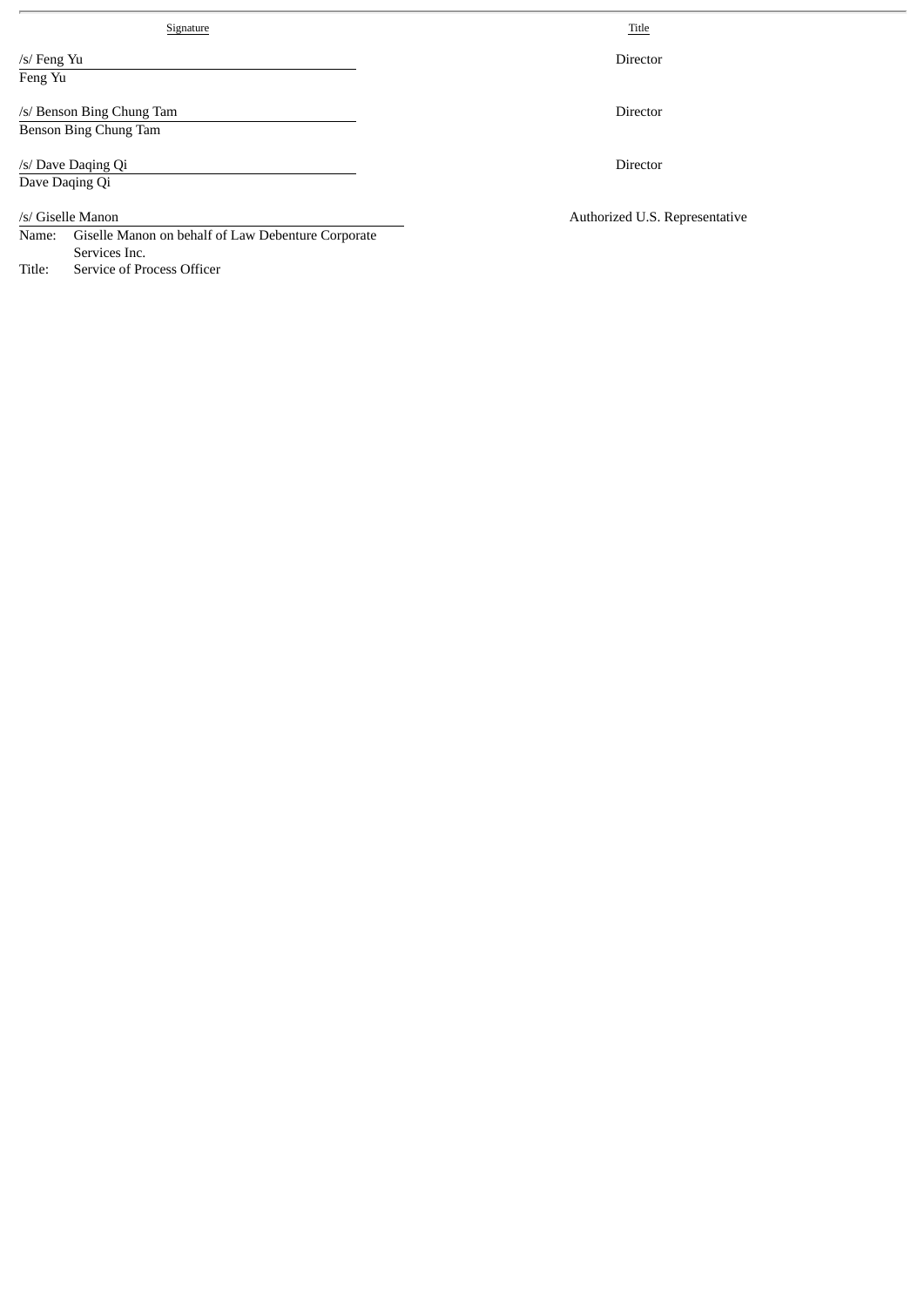# **EXHIBIT INDEX**

| <b>Exhibit Number</b> | Description                                                                                                                                                                                                                                       |
|-----------------------|---------------------------------------------------------------------------------------------------------------------------------------------------------------------------------------------------------------------------------------------------|
| 4.1                   | Second amended and restated memorandum and articles of association of the Registrant (incorporated herein by reference to<br>Exhibit 3.2 to the registration statement on Form F-1, as amended, filed on November 28, 2014 (File No. 333-199996)) |
| 4.2                   | Registrant's specimen certificate for Class A ordinary shares (incorporated herein by reference to Exhibit 4.2 to the registration<br>statement on Form F-1, as amended, filed on November 28, 2014 (File No. 333-199996))                        |
| 4.3                   | Deposit agreement dated December 10, 2014 among the Registrant, the depositary and holders and beneficial owners of American<br>depositary shares evidenced by American depositary receipts issued thereunder                                     |
| $5.1*$                | Opinion of Maples and Calder (Hong Kong) LLP, regarding the legality of the Class A ordinary shares being registered                                                                                                                              |
| 10.2                  | 2014 share incentive plan (incorporated herein by reference to Exhibit 10.2 to the registration statement on Form F-1 filed on<br>November 7, 2014 (File No. 333-199996))                                                                         |
| $23.1*$               | Consent of Deloitte Touche Tohmatsu Certified Public Accountants LLP                                                                                                                                                                              |
| $23.2*$               | Consent of Maples and Calder (Hong Kong) LLP (included in Exhibit 5.1)                                                                                                                                                                            |
| $24.1*$               | Power of attorney (included on signature page hereto)                                                                                                                                                                                             |
|                       |                                                                                                                                                                                                                                                   |

\* Filed herewith.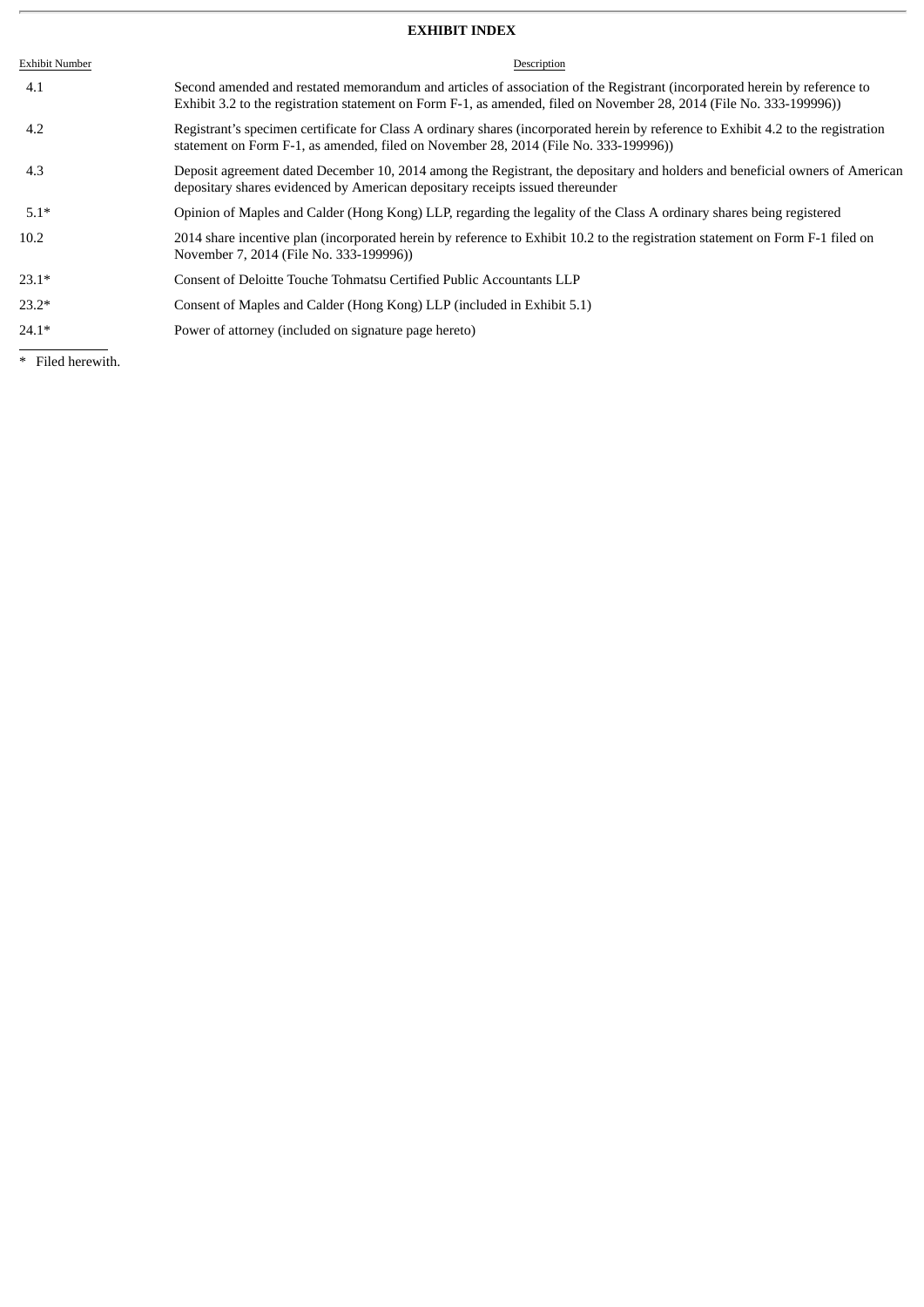Our ref SHF/692329-000001/10533519v1 Direct tel +852 2971 3006 Email derrick.kan@maplesandcalder.com

Momo Inc. 20th Floor, Block B, Tower 2 Wangjing SOHO No.1 Futongdong Street Chaoyang District Beijing 100102 People's Republic of China

December 30, 2016

Dear Sirs

#### **Momo Inc.**

We have been asked to render this opinion in our capacity as counsel as to Cayman Islands law to Momo Inc. (the "**Company**") in connection with the Registration Statement on Form S-8 to be filed by the Company with the Securities and Exchange Commission (the "**Commission**") on or about December 30, 2016 (the "**Registration Statement**", which term does not include any other document or agreement whether or not specifically referred to therein or attached as an exhibit or schedule thereto) relating to the registration under the Securities Act of 1933, as amended (the "**Act**") of an aggregate amount of 13,000,000 Class A ordinary shares of par value US\$0.0001 each in the share capital of the Company (the "**Shares**") for issuance pursuant to the Company's 2014 Share Incentive Plan (the "**Plan**").

For the purposes of giving this opinion, we have examined copies of the Registration Statement and the Plan. We have also reviewed copies of the second amended and restated memorandum and articles of association of the Company as conditionally adopted by a special resolution passed on 28 November 2014 and effective immediately upon the completion of the Company's initial public offering of the Company's American Depositary Shares representing its shares (the "**Memorandum and Articles**"), and the corporate authorisations of the Company in connection with the Plan and the issue of the Shares by the Company (the "**Resolutions**") and have assumed that the Shares will be issued in accordance with the Plan and the resolutions authorising their issue.

It is our opinion that the Shares to be issued by the Company have been duly and validly authorised, and when issued, sold and paid for in the manner described in the Plan and in accordance with the resolutions adopted by the Board of Directors of the Company (or any individual or committee to whom the Board of Directors have delegated their powers with respect to administration of the Plan) and when appropriate entries have been made in the Register of Members of the Company, will be legally issued, fully paid and non-assessable.

In this opinion letter, the phrase "non-assessable" means, with respect to the issuance of Shares, that a shareholder shall not, in respect of the relevant Shares, have any obligation to make further contributions to the Company's assets (except in exceptional circumstances, such as involving fraud, the establishment of an agency relationship or an illegal or improper purpose or other circumstances in which a court may be prepared to pierce or lift the corporate veil).

These opinions are subject to the qualification that under the Companies Law (2016 Revision) of the Cayman Islands, the register of members of a Cayman Islands company is by statute regarded as *prima facie* evidence of any matters which the Companies Law (2016 Revision) directs or authorises to be inserted therein. A third party interest in the shares in question would not appear. An entry in the register of members may yield to a court order for rectification (for example, in the event of fraud or manifest error).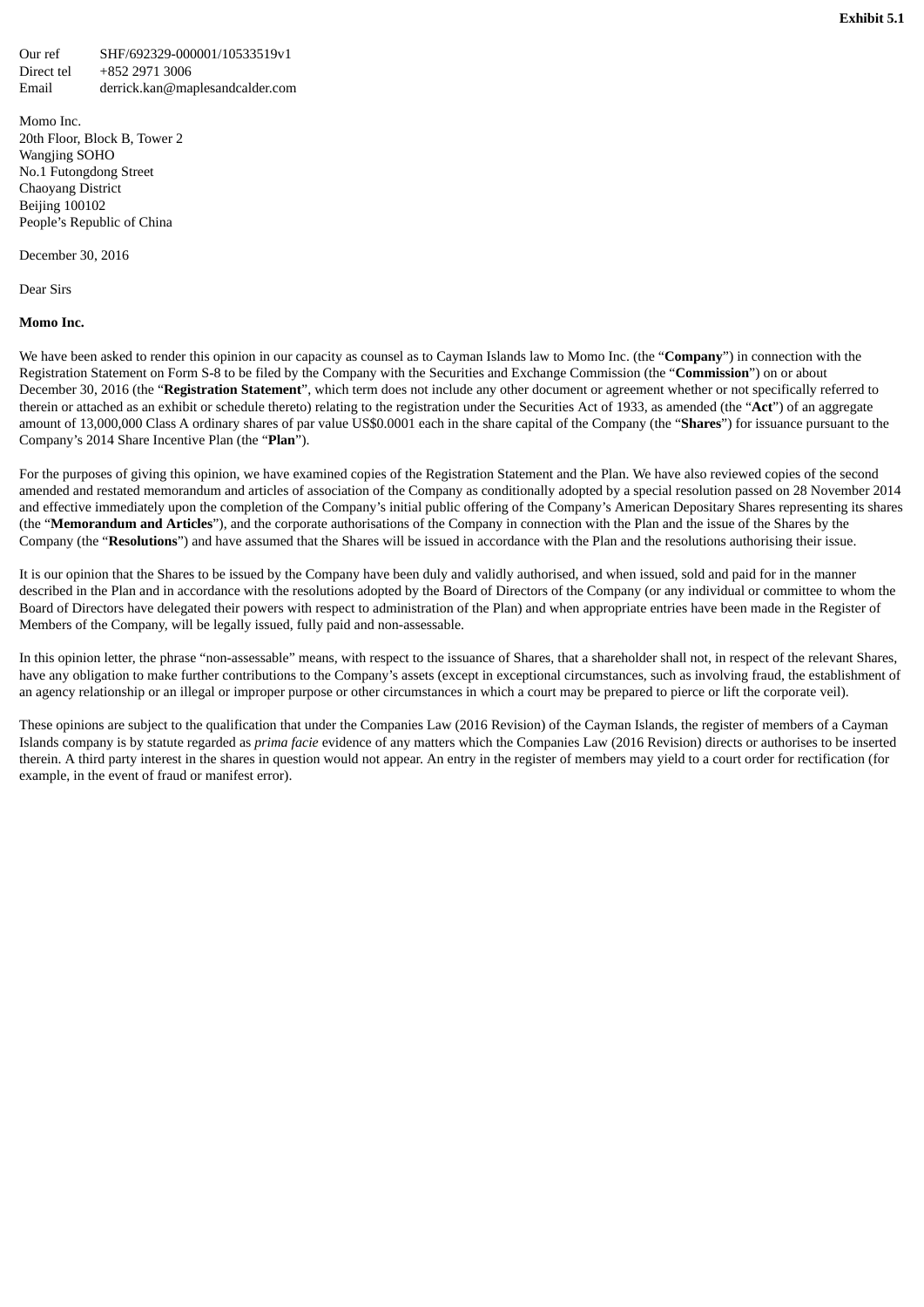We have also relied upon the assumptions, which we have not independently verified, that (a) all signatures, initials and seals are genuine, (b) copies of documents, conformed copies or drafts of documents provided to us are true and complete copies of, or in the final forms of, the originals, (c) where a document has been provided to us in draft or undated form, it will be duly executed, dated and unconditionally delivered in the same form as the last version provided to us, (d) the Memorandum and Articles remain in full force and effect and are unamended, (e) the Resolutions were duly passed in the manner prescribed in the Memorandum and Articles and have not been amended, varied or revoked in any respect, (f) there is nothing under any law (other than the laws of the Cayman Islands) which would or might affect the opinions set out below, and (g) upon the issue of any Shares, the Company will receive consideration which shall be equal to at least the par value of such Shares.

This opinion letter is to and for the benefit solely of the addressee and may not be relied upon by any other person for any purpose.

We consent to the use of this opinion as an exhibit to the Registration Statement and further consent to all references to us in the Registration Statement and any amendments thereto. In giving such consent, we do not consider that we are "experts" within the meaning of such term as used in the Act or the rules and regulations of the Securities and Exchange Commission issued thereunder, with respect to any part of the Registration Statement, including this opinion as an exhibit or otherwise.

Yours faithfully

/s/ Maples and Calder (Hong Kong) LLP